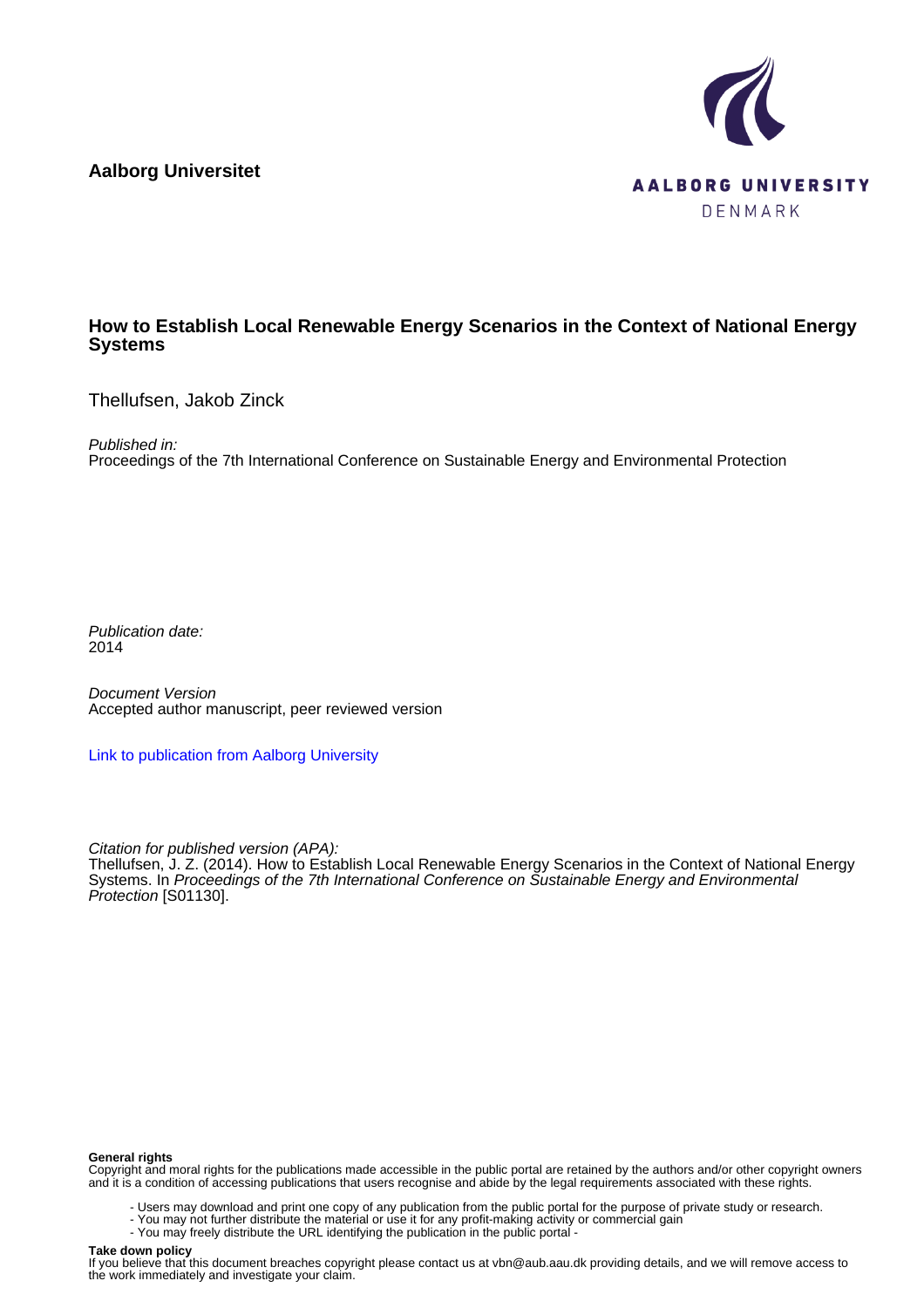# **HOW TO ESTABLISH LOCAL RENEWABLE ENERGY SCENARIOS IN THE CONTEXT OF NATIONAL ENERGY SYSTEMS**

# **J.Z. Thellufsen<sup>1</sup>**

1. Department of Development and Planning, Aalborg University, Denmark; email: jakobzt@plan.aau.dk

#### Abstract

In the transition to 100% renewable energy systems, the local and regional implementation of renewable energy becomes essential. To implement energy systems that fulfil national targets, local investments have to be made creating a need for local energy planning. However, challenges emerge when local energy plans must be related to each other and to national targets. For instance, in terms of the division of resources between the countryside and cities, the amount of biomass to be used, and the placement of wind turbines. If local plans do not include the context of surrounding energy systems and only optimise locally, the consequences might be national sub-optimisation, including excessive biomass use, wind turbines in non-favourable positions, and the misalignment of resources between the open land and the cities. Thus, there is a risk that these necessary local plans can lead to an unnecessary national development. This paper presents methodologies and tools that can assist the design of local energy strategies to include the interaction with national energy systems. The paper applies these methodologies and tools to the case of a local energy strategy in Denmark and shows the results of establishing local energy scenarios in the context of a national system.

*Keywords*: Energy System Analysis, National Energy Planning, Renewable Energy, Local Energy Planning

# **1 INTRODUCTION**

Several nations and regions are making strategies and plans for transitioning their energy systems to higher levels of renewable energy [1-3]. These are accompanied by various studies from research institutions [4-9]. Most of the plans have a national focus hence they choose the most optimal use of resources without taking into account the actions of local governing bodies. This means that the national plans work under the assumption that the local governing bodies are making decisions that support the national plans. To make the local bodies, such as municipalities, capable of making the right decisions in energy planning they need the right tools. Strategic energy planning has been suggested [10], but both Bale [10] and Sperling [11] points to that it does not necessarily make local governing bodies capable of planning their future energy system in relation to the national system.

Besides this development, cities and local bodies in several countries, for instance Copenhagen, Berlin and Seattle [12-14], have for various reasons started making and publishing their own energy and climate plans either independent or with low focus on the overall state and national goals. On a general level, local plans might help ensure a development towards more renewable energy, but there is a risk they might create a national sub optimisation.

The right local development is key to achieve the national energy strategies most efficiently. Biomass resources have to be allocated correctly between different power plants and transport demands. Wind turbines have to be placed at locations with the greatest wind potential and so on.

Therefore, there is a need for analysing both the consequences of local plans on the national energy plans and a need for developing the right tools for analysing a local plan in relation to the national strategies.

To do this, this paper looks at the development of a methodology that enables the analysis of interaction between local and national energy systems.

# **2 METHODOLOGY**

The study develops a methodology that can analyse the connection between local and national energy planning, and tests it through initialising the development of a tool. The study applies this to the case of Denmark and Copenhagen.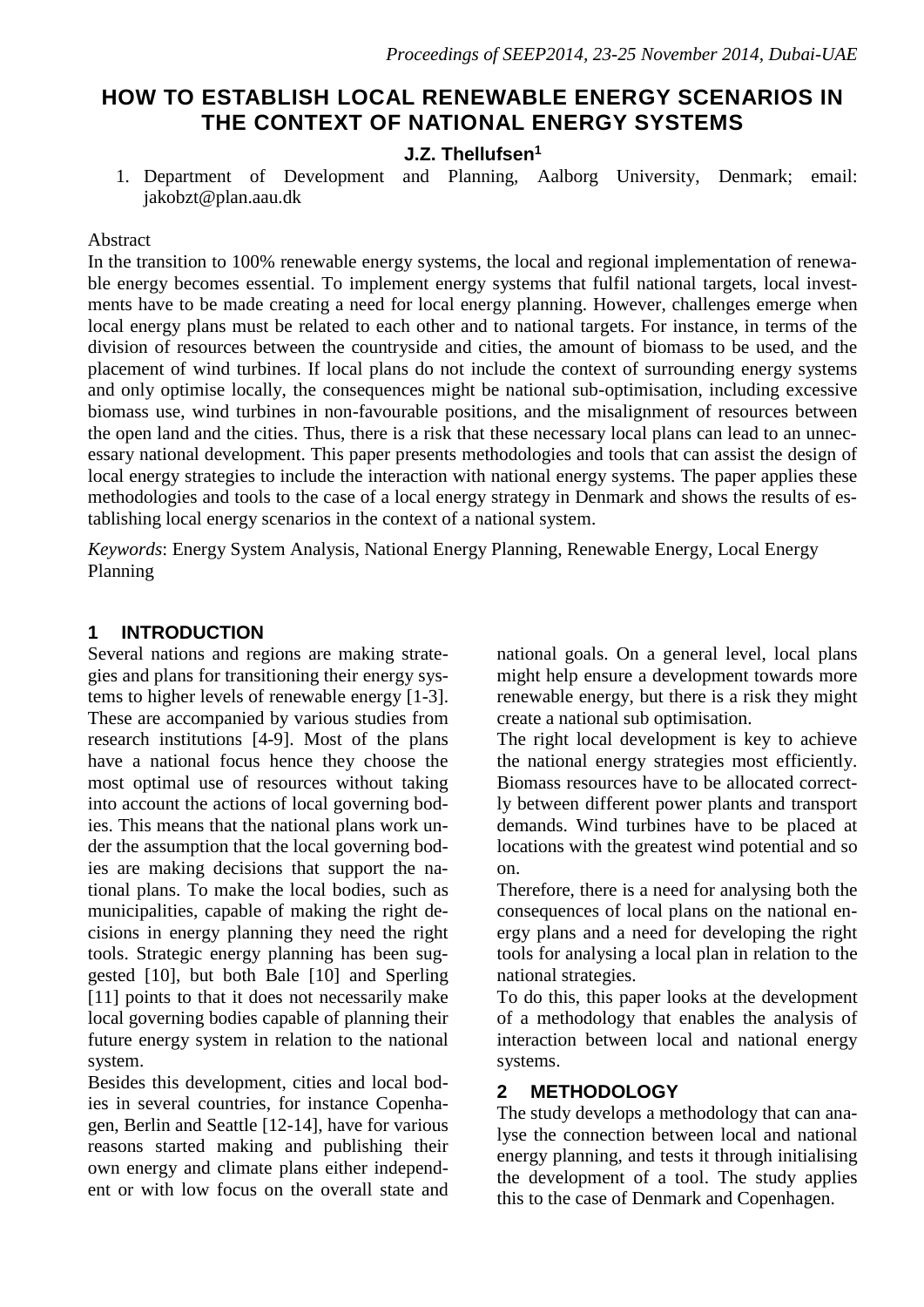#### **2.1 Primary method**

The key problem that this methodology has to address is how to deal with energy systems analysis when analysing and linking part of an energy system with the remainder of the energy system, to calculate the total energy system. An example is how to analyse local energy system in relation to the remaining national energy system in which the local system exists. Currently, tools seem to be able to do either local or national analyses [15], but it is not given that these tools can make the link between the local energy system and the national energy system. What is therefore done in some cases to handle the local-national relationship [16,17] is that certain local aspects are distributed nationally based on for instance per capita share. This concern as an example industry and surplus heat distributed to the local district heating network. Should a city benefit from this surplus energy even though the placement of the industry might be random, or should the city, in a modelling perspective, receive all of this surplus heat or only the share equal to a distribution based on per capita share? The referred studies chooses the latter option, meaning it emphasises the national perspective by reducing the local benefit of such industry. On the other hand, the city does not experience the same emissions from the industry as these are also allocated nationally. By choosing this approach, there is, however, a risk of not including possible local benefits that might be very real when analysing the link between national and local energy systems.

Therefore, this study suggest a method where local and national systems are modelled on their geographical premises. By having this approach, the indicators become measuring the individual systems but more important to identify when and where exchanges between two or more energy systems happen. These exchanges can happen across multiple sectors. In terms of Smart Energy Systems [18], the three main areas are gas exchanges, district heating exchanges and electricity exchanges. By identifying when these possible exchanges can happen it becomes possible to include a national context when analysing local systems. If it is possible to exchange the surplus electricity produced at an industrial CHP plant, the city or municipality can deduct the CO<sup>2</sup> emissions from these and instead attribute these emissions to the remaining national system. This approach also allows for analysing cities' local energy and climate plans, as they might include the local benefits. The goal is therefore not to only identify the possible interaction, but also to deal with it in terms of transmitting electricity back and forth or exchanging gas or heat. The measure points for this approach therefore becomes both the



Figure 1. Methodology for analysing local energy systems in relation to national energy systems.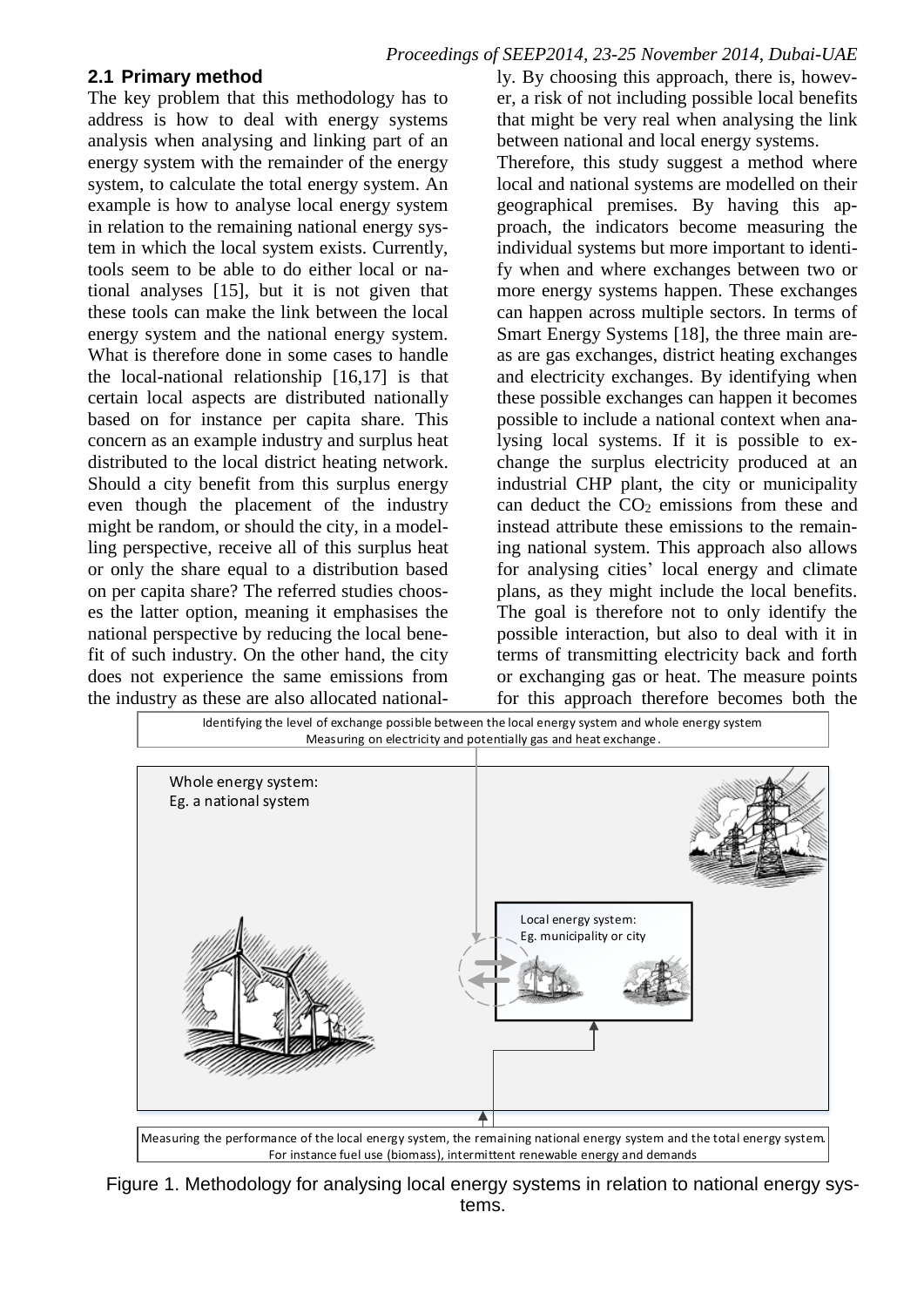performance of the local system and the remaining national energy systems, and the possibilities for exchanges between the energy systems. The key to this methodology is the possible exchanges between the systems, as the measure points for the two systems could be achieved by running individual simulations for the two systems. Figure 1 illustrate this approach.

### **2.2 Multiple Execution Tool**

To utilise the methodology described in section 2.1, and to perform analysis on a case, this study illustrates the development of a Multiple Execution Tool. The Multiple Execution Tool is modelled as a help tool for EnergyPLAN [19] meaning it operates within the same framework as EnergyPLAN. EnergyPLAN operates deterministic with hourly calculations hence, with the same inputs, the tool generates the same outputs every time.

Where EnergyPLAN only models one energy system, the Multiple Execution is capable of running EnergyPLAN analysis of up to 28 individual energy systems. The tool simulates the operation of these tools and identifies both the individual outputs of each system as well as an aggregated total of all analysed energy systems. Furthermore, the tool also provides data on exchange possibilities for each system. Currently the tool only simulates each system operating in "island mode". That means the tool is currently not able to utilise the identified exchanges to optimise between the individual systems. Therefore, the user has to study the import/export balances of the separate systems, to identify the possible synergies. The next goal for developing the tool is to enable it to utilise the exchange information to optimise between the systems. However, since the tool has the capability of identifying import and export it still illustrates the use of the identified methodology.

# **3 ANALAYSIS AND CASE**

To analyse the consequences of local renewable energy plans in context with national energy strategies, the study simulates, by applying EnergyPLAN and the Multiple Execution Tool on a case the Copenhagen Climate Plan [13], a local system operating within a national system. The study is a technical analysis that reduces fuel consumption and does not regard costs.

Copenhagen have a target to be  $CO<sub>2</sub>$  neutral by 2025 [13]. The plan contains a number of concrete initiatives that makes it possible to model it in EnergyPLAN and run simulations. To define the development of the national Danish system the energy systems from the Coherent Energy and Environmental System Analysis (CEESA) study is used. The CEESA study is in line with the wind energy scenario from the Danish Energy Agency [20]. CEESA defines a number of steps towards 100 % renewable energy in Denmark in 2050. Here, the study utilizes the level Denmark has to reach in 2020 as the context for the Copenhagen 2025 system.

The reason for choosing Copenhagen is the rather concrete political plan for 2025 and that it is a rather big energy system making it suitable to model in EnergyPLAN. The geographic delimitation follows Copenhagen Municipality meaning that only energy demands and energy producing units within this limitation is included in the separate Copenhagen system. This choice is made based on that the Copenhagen Municipality only have power on this jurisdiction. However, the district heating grid in Copenhagen reaches beyond the municipal borders but since the plan primarily touches on activities within the borders this choice is necessary.

|                               | A2010<br>ပ္မ<br>핑 | CPH2010 | PH2010<br>š | <b>DK+CPH2010</b> | CEESA2020 | CPH2025 | ഗ<br>8<br>Ē<br>ᅀ<br>Ⴃ | <b>DK+CPH2025</b> |
|-------------------------------|-------------------|---------|-------------|-------------------|-----------|---------|-----------------------|-------------------|
| Electricity demand [TWh]      | 35,22             | 2,41    | 32,81       | 35,22             | 24,65     | 2,05    | 22,97                 | 25,02             |
| District heating demand [TWh] | 35,87             | 5,33    | 30,54       | 35,87             | 37,49     | 4,26    | 31,92                 | 36,18             |
| CHP3 elec. capacity [MW]      | 2500              | 443     | 2057        | 2500              | 2500      | 442     | 2000                  | 2442              |
| Power plant capacity [MW]     | 7522              | 610     | 6921        | 7531              | 7450      | 610     | 6912                  | 7522              |
| Individual heating demand     |                   |         |             |                   |           |         |                       |                   |
| [TWh]                         | 22,90             | 0,21    | 22,72       | 22,93             | 15,12     | 0       | 15,12                 | 15,12             |
| Wind turbine capacity [MW]    | 3802              | 45,5    | 3756        | 3802              | 6324      | 362     | 6212                  | 6574              |

Table 1. Key inputs for the analysed energy systems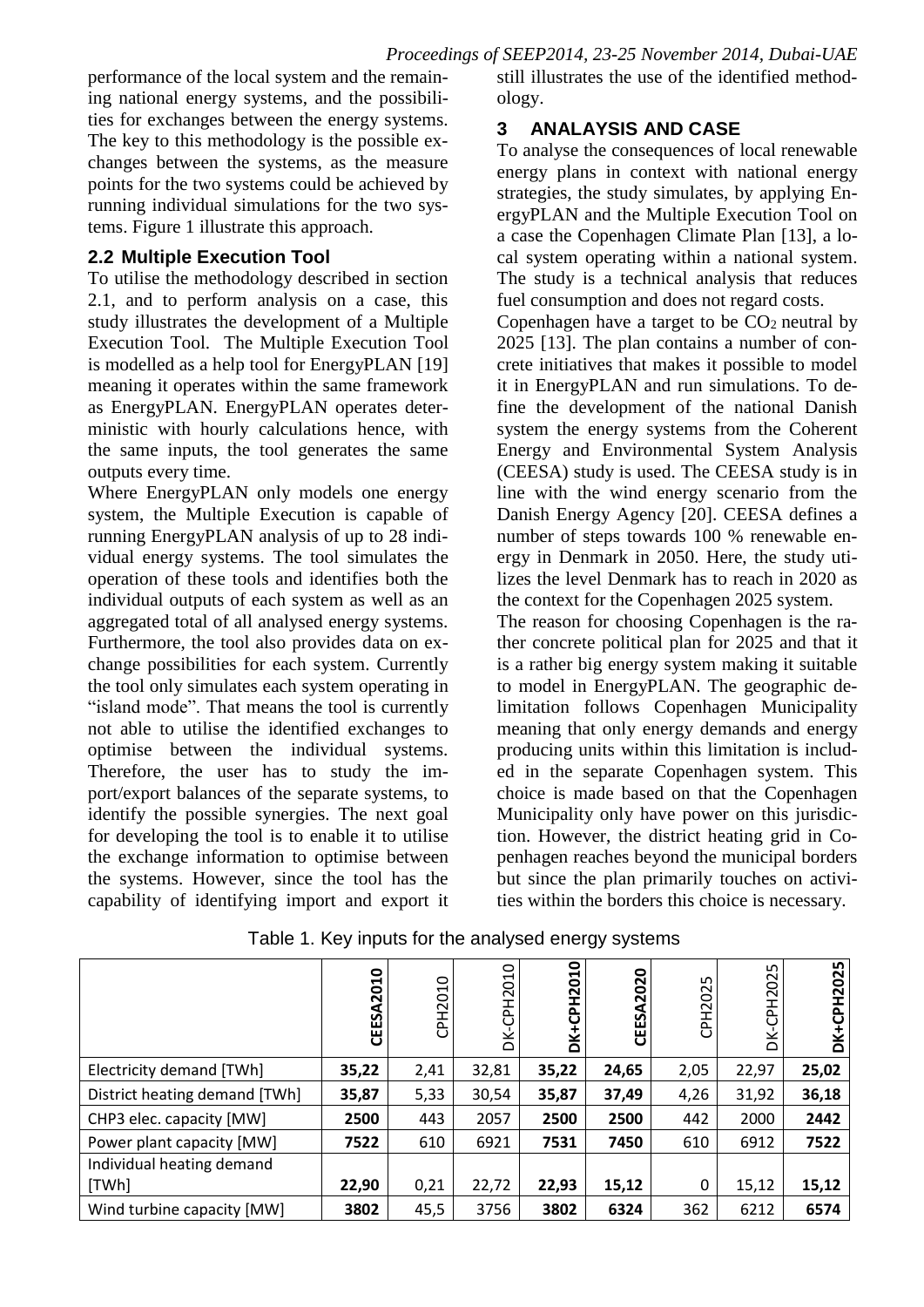The analysis of the cases follows the principle of having a reference system to compare with. The reference system in this case is the already defined development described by the CEESA report. The development will only focus on the development from the current Danish energy system (CEESA2010) to the CEESA scenario for 2020 (CEESA2020). The first step of the analysis is to take model a Copenhagen 2010 system (CPH2010) and subtract that from the CEESA2010 system to create a base scenario for Denmark without Copenhagen (DK-CPH2010). Since the goal is to compare two different national systems, the CPH2010 and DK-CPH2010 are added together with the use of the Multiple Execution Tool to generate the DK+CPH2010 scenario. To model the development towards 2025, Copenhagen is modelled based on the Copenhagen Climate Plan. The rest of Denmark follows the same development in CEESA. This means that the DK-CPH2010 develops towards DK-CPH2025 in the same pace as CEESA2010 to CEESA2020. This is done by identifying percentage increases in CEESA2010 to CEESA2020 and using it on DK-CPH2010 to create DK-CPH2025. Again, the CPH2025 is added to DK-CPH2025 and creates the DK+CPH2025 that is the alternative this analysis compares to the reference of CEE-SA2020. By making this comparison with the use of EnergyPLAN and an add-on tool in the Multiple Execution Tool, the study illustrates how local development has an effect on national energy planning and targets and how the methodology defined helps illustrate this.

#### **3.1 Copenhagen and CEESA energy systems**

Table 1 show the main inputs for CEESA2010,

CPH2010, DK-CPH2010, CEESA2020, CPH2025 and DK-CPH2025. For the analysis, the CPH systems are added together with the DK-CPH systems. Table 1 marks in bold the systems that the analysis compares. One key note to make here is that CEESA estimates that the total utilized biomass should not exceed 50- 66 TWh a year, and in none of the scenarios for CEESA does it exceed 60 TWh of solid biomass [5].

### **3.2 Results**

By running the simulations, the study identifies the performance of the system based on comparing the difference in a number of parameters between CEESA2020 and the DK+CPH2025. These parameters are fuel use, wind production and capacity and  $CO<sub>2</sub>$  emissions.

# *Fuel Consumption*

Figure 2 shows the development in primary fuel consumption (excluding intermittent renewable sources such as wind and solar). From the figure, in both cases the overall fuel consumption drop. However, whereas the distribution of the four fuels are similar in CEESA2010 and DK+CPH2010, it differs more in the 2025 scenarios. The DK+CPH2025 uses 9.79 TWh of coal whereas the CEESA2020 uses 50 % as much. The two systems uses almost the same amount of natural gas and DK+CPH2025 uses 2.5 TWh more oil and 6.8 TWh more biomass than in CEESA 2020. The reason for this is primarily that the Copenhagen Climate Plan emphasises the use of biomass in combined heat and power plants. Therefore, all of Copenhagen's power plants and district heating plants run on biomass in 2025, whereas CEESA expects that coal, oil and natural gas is still in use



Figure 2. Development in primary fuel use in the CEESA and DK+CPH scenarios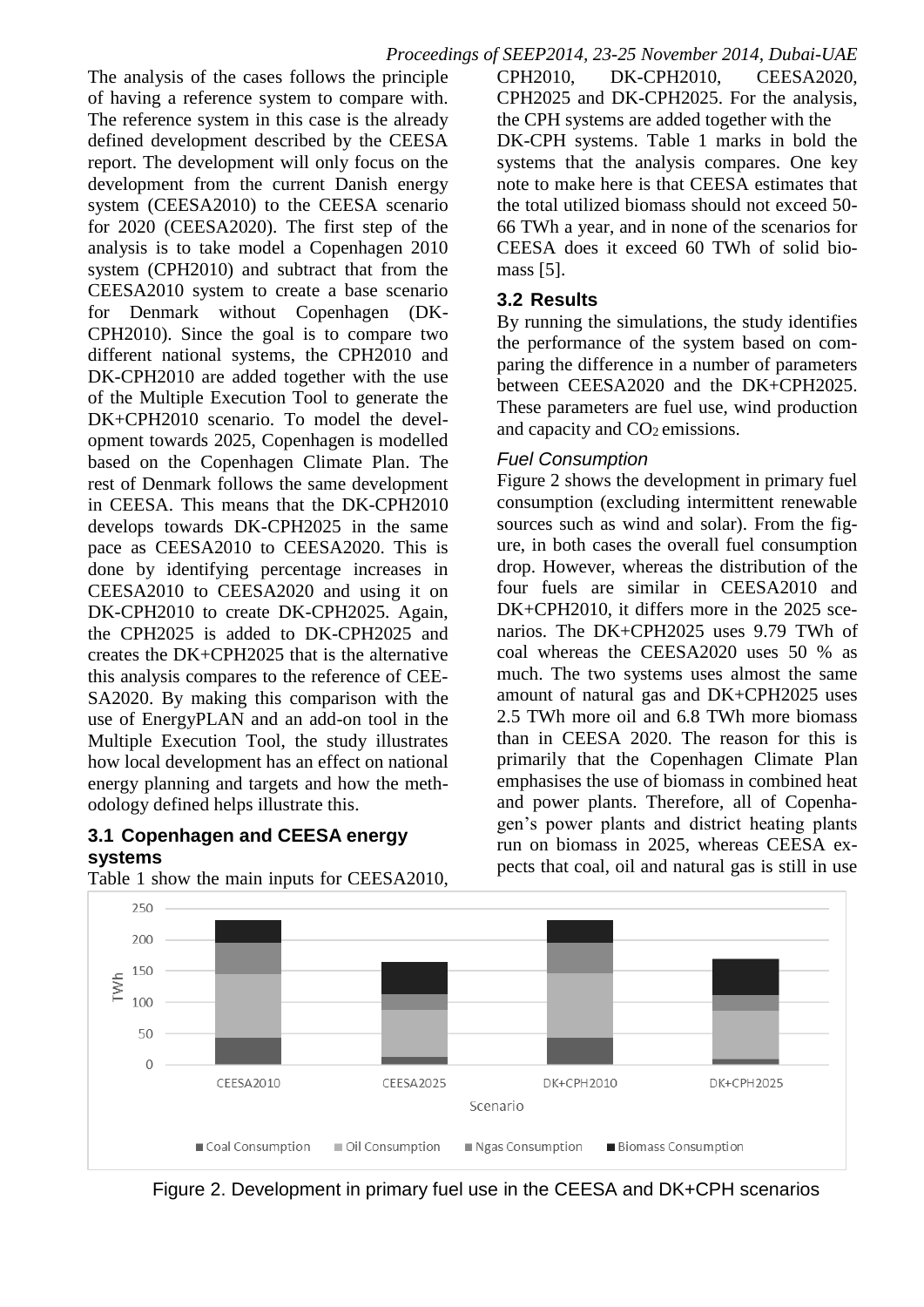in the electricity sector in 2025. Figure 3 shows that in total, the Copenhagen scenario when compared with the CEESA scenario results in a higher primary fuel use in 2025. The key difference is that most of the coal used for combined heat and power plants in Copenhagen are supplied by biomass instead. When comparing the use of biomass, to the limit set in CEESA it become apparent that the system in which Copenhagen develops based on its own strategy is closer to the desired limit of biomass use.

### *Placement of wind turbines*

CEESA and Copenhagen Climate Plan expects various types of intermittent renewable energy but the biggest contributor is wind energy.

CEESA suggests an expansion of installed capacity of wind turbines, increasing from 3800 MW in 2010 to 6325 MW in 2025. In CPH2010, the amount of installed wind capacity is 45 MW. Copenhagen Climate Plan however expects a quite large expansion of wind turbines that exceeds the rate that CEESA suggests. Therefore, the total capacity of wind turbines installed in DK+CPH2025 is 6575 MW or 250 MW more than in the CEESA scenario.

By analysing the energy output from these turbines it is possible to see the consequence of installing a higher amount of wind turbines in a possible worse location than on the western coast of Denmark which has the highest wind resources. The CEESA2020 scenario produces 17.63 TWh of wind energy whereas the DK+CPH2025 scenario produces 18.02 TWh. In total, this means that the DK+CPH2025 produces 2 % more energy from wind turbines than CEESA2020. However, DK+CHP2025 have installed 4 % more capacity than CEESA. The reason for this discrepancy between installed capacity and production can possibly be due to the location in the eastern part of Denmark with lower wind resources, but it can also be due to the higher the capacity of intermittent resource become the harder it becomes to utilize the produced energy. The regulation strategy used for EnergyPLAN in this analysis does not take this into account, meaning the primary reason for the lower production per MW installed capacity is due to a not optimal location of the turbines.

### *CO2 emissions*

As Copenhagen has a target of being  $CO<sub>2</sub>$  neutral, it is relevant to see how the two systems compare in terms of  $CO<sub>2</sub>$  emissions. When correcting for export, the CEESA2020 system emits  $30.7$  Mt  $CO<sub>2</sub>$  per year, where the DK+CPH2025 emits 29.6 Mt CO<sub>2</sub>. This lower emission should be due to the higher use of biomass in DK+CPH2025. What is important to mention is that the modelled CPH2025 system is not  $CO<sub>2</sub>$  neutral as it emits 0.7 Mt  $CO<sub>2</sub>$  where all comes from oil used in the transport sector. This could, potentially, be recalculated under the assumption that the exported electricity from CPH2025 all is produced on biomass or wind, meaning that it reduces coal and natural gas use in other places. An export of 1 TWh electricity would make the system " $CO<sub>2</sub>$  neutral", however it will increase the total use of biomass in DK+CPH2025 to 60.05 TWh.

# **4 CONCLUSION**

This study have had the goal of developing a tool and method for assessing how a local energy plan affects the national energy system. To illustrate the use of the tool it has been applied to the case of the Copenhagen Climate Plan and the development of the Danish energy system suggested by CEESA.

The methodology puts an emphasis on both measuring the performance of the individual systems that are connected, and the possible exchange between the systems. The Multiple Execution Tool perform these operations, but it operates in "island mode" meaning the tool itself cannot utilise the identified exchanges to optimise between the systems. The case of developing renewable energy in Copenhagen Municipality alongside a desired national development highlights both aspect of the methodology. Measuring fuel use and wind production in both the Copenhagen system and the remaining Danish system and adding them together illustrate the importance of identifying the performance of each individual system. The  $CO<sub>2</sub>$  emissions show how knowledge on possible import and export can be utilised to identify how a  $CO<sub>2</sub>$ balance can differ in the local system. What is important to note, when utilising the export/import information is that it changes the balance when measuring locally and nationally. This also indicate why it is important to enable the Multiple Execution Tool to handle the import/export information to optimise between the systems.

Looking at the results from the case, they show that local planning without taking into account the national context and goal can lead to sub-